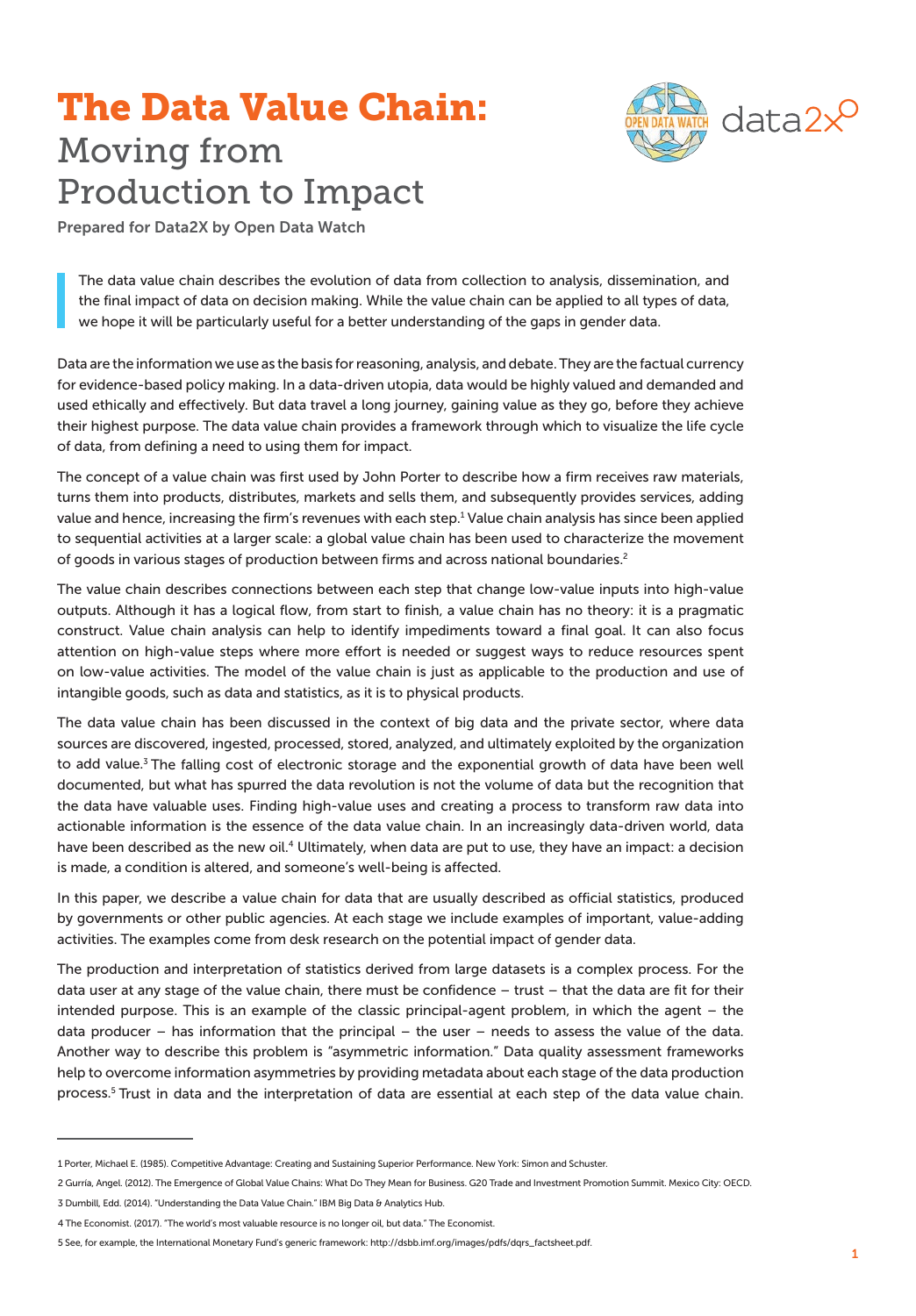Without trust, there can be no value. Therefore, producers must be as transparent as possible about their work, adhering to appropriate methodologies and making metadata readily available. Users, for their part, must undertake to understand the data and utilize data in a trustworthy manner. Thus, building trust in data is a collaborative activity of producers and users.

In the private and for-profit sector, the value of data can be measured by their impact on the bottom line: do more data or more data analysis or better use of data lead to greater revenues or lower costs or both? In the public sector, there is often no discernible bottom line. Although there is continual pressure to reduce the costs of data collection, processing, and storage, it is harder to measure the returns to investments in data. As public goods, data can and should be freely available and widely used both for public and private benefit, but it may be hard to capture those values by conventional methods of cost-benefit analysis. That is why impact stories are so important: they help to answer the question, "What use are all these data?"

In the past, there has been a tendency to focus too narrowly on the collection and production side of data under the assumption that whatever is produced will be used. Data dissemination still requires attention. Hans Rosling used to refer to "data huggers," people or organizations that wanted to hold onto data and prevent others from using them. But data are inherently a public good.<sup>6</sup> Once they have been produced they can be used and reused at little cost, generating value each time. And so, our goal should be to use and reuse data to their maximum effect. However, reports such as AidData's *Avoiding Data Graveyards7* and Development Gateway's *Results Data Initiative8*, show that a "build it and they will come" mentality is obsolete in today's data age. Collecting and publishing data alone does not ensure they will be used or lead to positive impacts. More attention is needed on the uptake and use of data, which the data value chain unpacks and illustrates.

Although we focus on impact as the final stage of the value chain, we should keep in mind that data are often used to monitor progress along the value chains of other processes. Some data humbly measure inputs: How many children should be in school? How many teachers and classrooms are available? Others measure outputs: How many students progressed from the primary to the secondary stage? Others measure outcomes: How much did the students learn? And finally, some measure headline impacts: How did education change peoples' lives? Data are of value at every stage of this process. And the transformation of raw data into actionable information is just as important at the input stage as it is when measuring outcomes and impacts, such as career choices and incomes.

The data value chain can be used to analyze the process that data undergo from first identifying a need for the data to using them for impact and change. The data value chain has four major stages: collection, publication, uptake, and impact. These four stages are further separated into twelve steps: identify, collect, process, analyze, release, disseminate, connect, incentivize, influence, use, change, and reuse. Throughout the process, from one end of the value chain to another and back again, there should be constant feedback between producers and stakeholders. The data value chain can be used as a teaching tool to show the complex set of steps from data creation to use and impact or as a management tool to monitor and evaluate the data production process. Like any empirical model, applications of the data value chain may differ from one instance to another.

<sup>6</sup> While data are a public good, there are instances where data are proprietary such as data in the private sector where data may be restricted because it provides a revenue stream.

<sup>7</sup> Custer, S. and Sethi T. (Eds.). (2017). Avoiding Data Graveyards: Insights from Data Producers and Users in Three Countries. Williamsburg, VA: AidData at the College of William & Mary.

<sup>8</sup> Development Gateway. (2017). Results Data Initiative.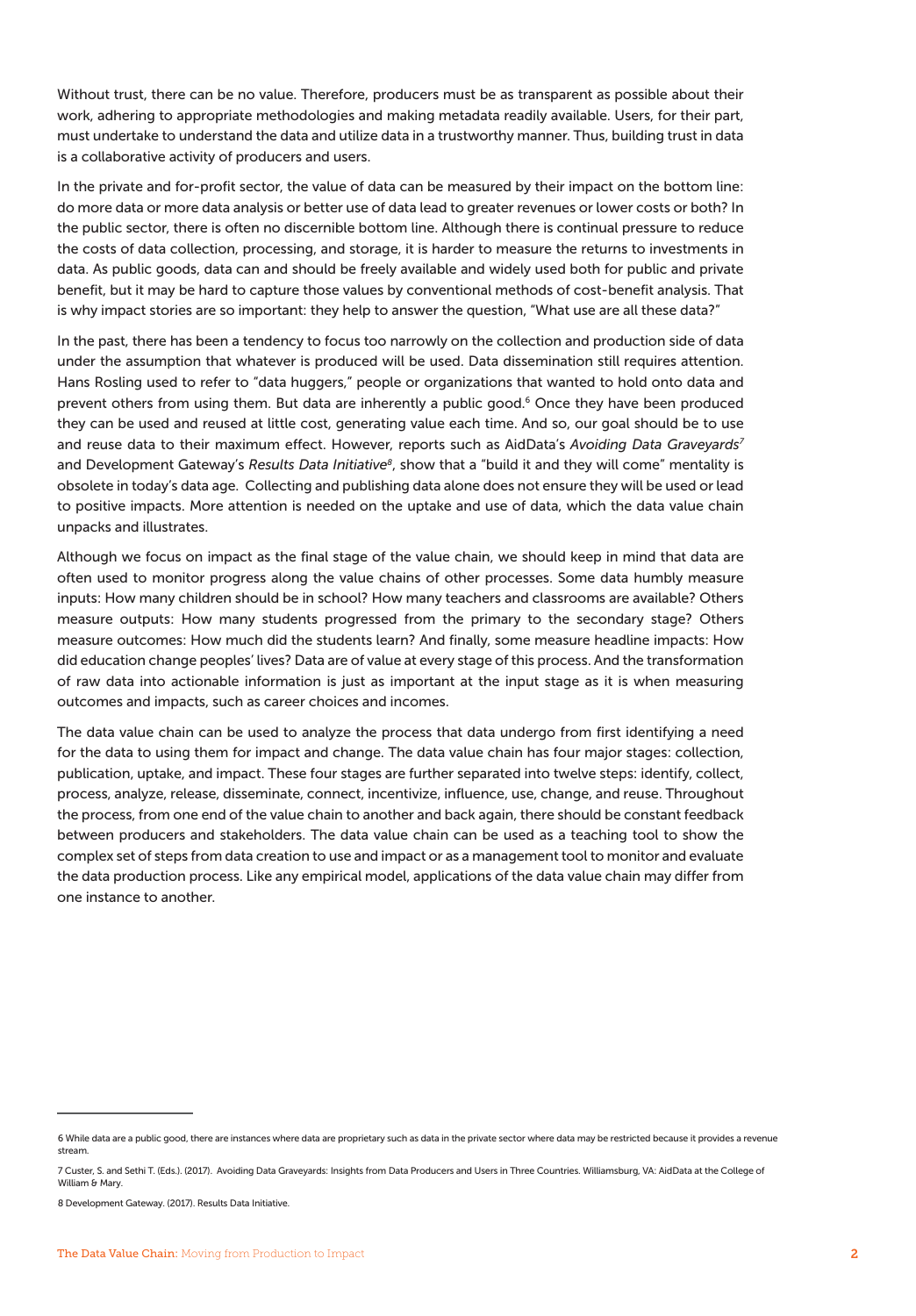## **DATA VALUE CHAIN**





Roadblocks for **production** include lack of financial, human, and technological resources; low data literacy; lack of trust between users and data collectors; blindspots in data gaps; lack of country ownership; and lack of government desire for transparency.



Roadblocks for **use** include low political support; lack of data relevance to decisions; poor quality; lack of trust in government data use; no rewards or results of data use; financial constraints; corruption; data silos; and lack of partnerships between infomediaries.

**MARKERS** Potential achievements within each process of the value chain mark progress towards data impacts.

## Collection

The first stage of the data value chain is *collection*. Even if data fell from trees, we would have to ask where to find the trees, how to gather their fruit, and how to clean them and prepare them for consumption. Just so, in the collection phase we begin by asking what kind of data we need to solve a problem, answer a question, or monitor a process. In the first phase of data collection, we are identifying what data to collect and how we will use them. In the next phase, we establish a process for **collecting** the data. This may involve surveys or retrieval of administrative data or the use of remote sensing methods. Decisions made here will affect the quality and usability of data over their whole life-cycle. The last phase of data collection involves **processing** data to ensure they are correctly recorded, classified, and stored in formats that allow further use.

#### Collecting new data on time spent on household chores by boys and girls

SDG target 5.4 calls for recognizing and valuing time spent on unpaid household services (UHS) – such as house cleaning, caring for siblings, and other chores – and draws attention to disparities in the burden of household chores between the sexes and their impact on the welfare of women and girls. How much time do girls spend on household chores compared to boys? How does an unequal distribution impact a girl's health, her ability to stay in school, or to be involved in sports or other activities that accumulate human capital?

The UNICEF publication, *Harnessing the Power of Data for Girls9*, pulls together the first global estimates of household chores by young girls and boys. Based on new data from MICS surveys, the report finds that girls spend 50 percent more time on chores than boys. Worldwide, girls aged 5–9 and 10–14 spend, respectively, 30 percent and 50 percent more of their time helping around the house than boys of the same age. In some regions, the gender disparities can be even more severe:

<sup>9</sup> United Nations Children's Fund (2016), Harnessing the Power of Data for Girls: Taking stock and looking ahead to 2030. New York: UNICEF.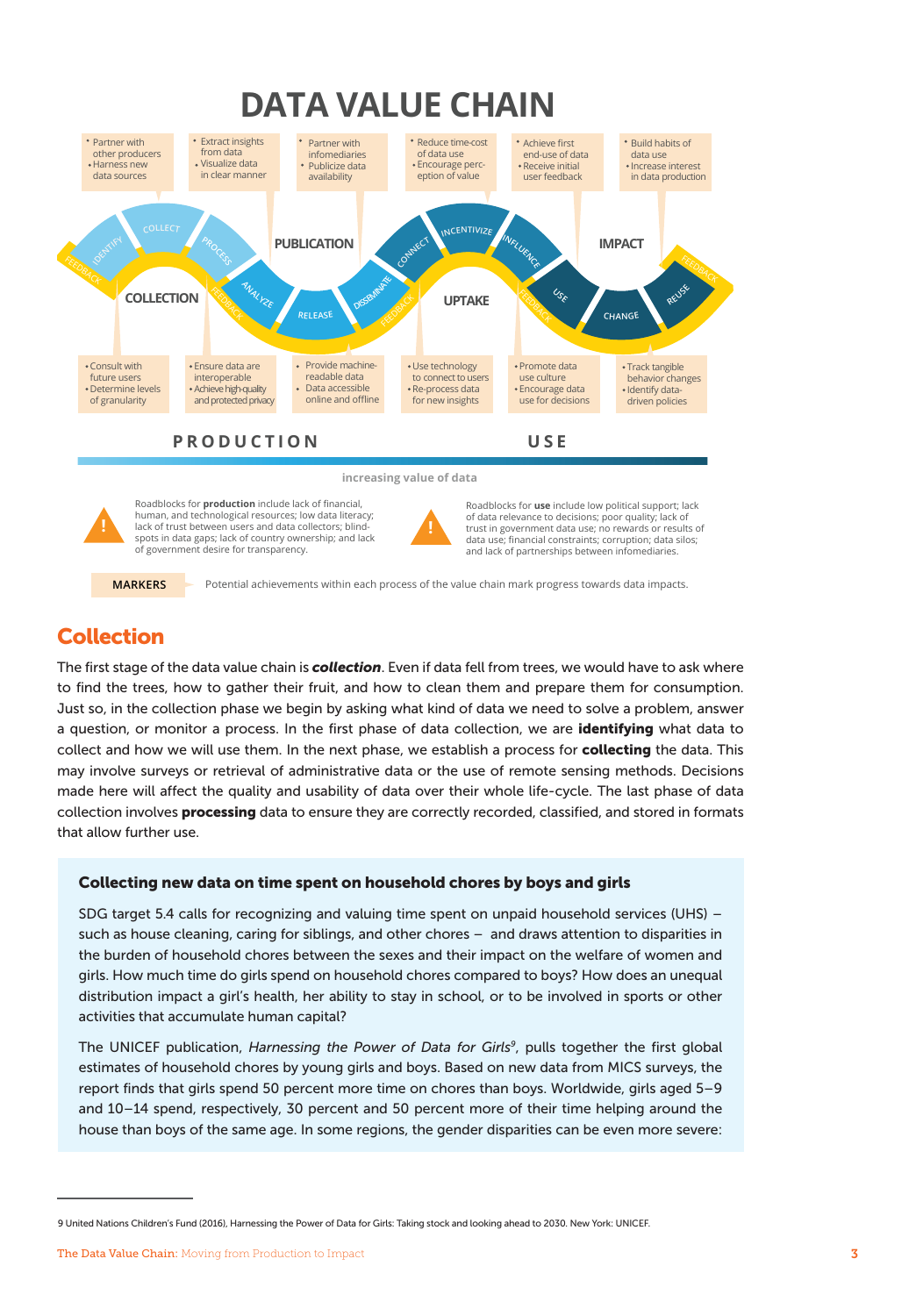In the Middle East and North Africa and South Asia regions, girls aged 5–14 spend nearly twice as many hours per week on household chores as boys of the same age. Having these data are important to understand the constraints girls face in, among others, accessing and completing schooling, and advocate for more equal opportunities for them.

To better understand the time spent on household chores, UNICEF revised the child labor module for its Multiple Indicator Cluster Survey (MICS) program in 2013. The new child labor module carefully differentiates between economic activities and household tasks, providing data that better measure the roles of girls and boys.

A methodological study commissioned by UNICEF<sup>10</sup>, using data from ILO labor force surveys and MICS, attempts to quantify the harm done to children through UHS through their effect on children's schooling. While the study finds only a weak association between time spent on UHS and school attendance, in depth country studies point to significant risks associated with hazardous UHS activities, such as exposure to fire or gas or use of dangerous tools. The study concludes that far more detailed data are needed to properly measure the hazards faced by children: more information on the conditions under which UHS are performed, time-use surveys that provide information on the activities carried out by children and their exact timing in a typical day, and other purposefully collected data that measure the link between UHS and leaning outcomes. To protect the lives of children of both sexes, data must be collected, analyzed, and presented in a manner that allows appropriate laws and regulations to be developed.

This stage highlights some of the most basic yet important statistical activities. It involves specifying the evidence needed to answer a question or understand a problem. What questions will the data be used to answer? Who will use them? It also involves calculating sample sizes, efficient modes of data collection, and ensuring the integrity of the data. Following standards like the IMF's Data Quality Assessment Framework (DQAF)11 helps producers ensure that they provide high quality data that their users can trust – a critical component to value and use. The last fundamental activity in this stage is cleaning, coding, and storing the data. The value of data begins to grow in this stage.

### Publication

The second stage on the value chain is *publication*. Once data have been collected, the data and the accompanying metadata must be published in such a way that data users can access them. The publication stage involves three activities: publishing data with appropriate documentation in online and offline formats; **disseminating** the data to prospective users; and **analyzing** data to extract useful information.

#### Using high-resolution mapping to explore sex-disaggregated development indicators

Bosco and others explored the use of high-resolution mapping of sex-disaggregated development indicators.<sup>12</sup> The aim of the study was to produce maps and visualize the spatial distribution of SDG indicators affecting women using geo-located Demographic and Health Survey (DHS) data. Their study looked at sex-disaggregated indicators for literacy, stunting as well as the use of modern contraceptive methods among women in Nigeria, Kenya, Tanzania, and Bangladesh. They created maps like the ones below showing the correlation between the indicators and characteristics of their geographic locations, such as topography, climate, population density, and ethnicity. The published maps – a higher value form of the original data – are a more friendly and understandable translation of these analyses and are available for use by policymakers or as an advocacy tool. The study also published detailed directions for constructing the dataset for use by other researchers.

<sup>10</sup> Dayıoğlu, Meltem. Impact of Unpaid Household services on the Measurement of Child Labour. MICS Methodological Papers. Paper No. 2, 2013. https://data.unicef.org/ wp-content/uploads/2015/12/Child\_labour\_paper\_No.2\_FINAL\_163.pdf.

<sup>11</sup> United Nations Trade Statistics Knowledgebase. IMF Data Quality Assessment Framework

<sup>12</sup> Bosco, C., Alegana, V., et al. (2017). Exploring the high-resolution mapping of gender-disaggregated development indicators. Journal of the Royal Society Interface, Volume 14, Issue 129, April 2017.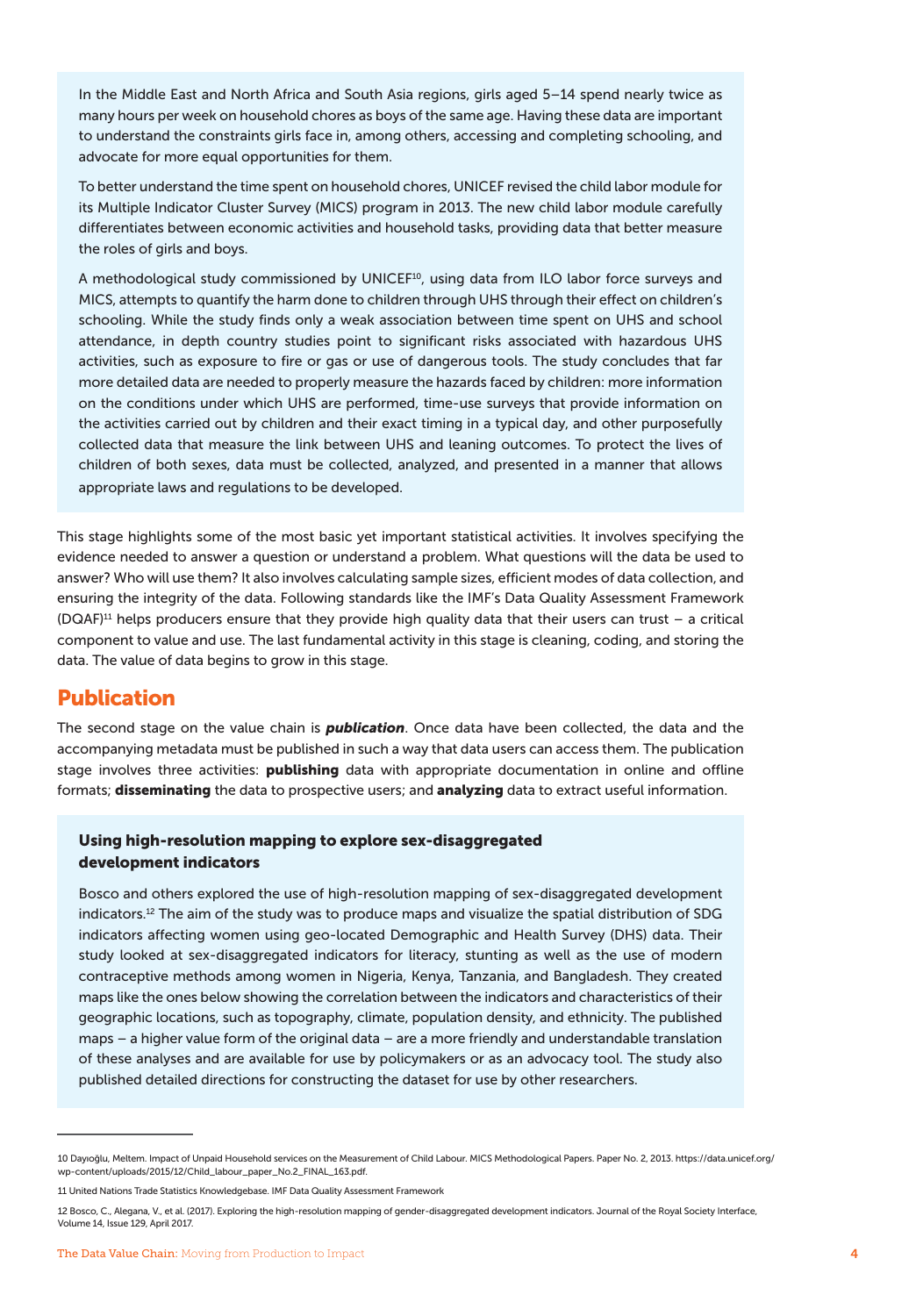

The figures $13$  show input data, scatterplots, and output maps related to the use of modern contraception methods in women, with low levels of uncertainty in the predictions across the country. Key covariates across the different variables modelled were the distance from roads, accessibility, aridity index, and precipitation.

As data move through the steps of the publication stage, they increase in value. To optimize their value, it is important to strategically and carefully think through how data will be analyzed, released, and disseminated to encourage use for future impact. Are the data reaching their intended users through appropriate dissemination channels? Are they in open and accessible formats? Are metadata provided and do they conform to international standards?14 Editing and compiling aggregates, creating tables and visualizations, and disseminating the results with the end user in mind are critical activities on the road to creating impact.

### Uptake

The *uptake* stage involves three activities: connecting data to users; incentivizing users to incorporate data into the decision-making process; and influencing them to value data. Connections to users can be made in many ways: through press releases and online dissemination; by holding trainings, seminars or other educational events; and by improving the user experience offered by websites, data portals, and archives. Incentives can take many forms. Within government, data producing agencies may be ordered to publish data or offered additional budget to do so. A national statistical office may sponsor trainings for their staff. Training initiatives increase the value of data by preparing users with the competency to use the data.

Operating agencies can be required to incorporate data into their decision making and management practices; they can also be rewarded for informative infographics and other uses of statistical information. Beyond bureaucratic incentives to produce and use data, politicians, decision-makers, and program managers may need to be further influenced before they will adopt new habits of data use. Advocates

<sup>13 (</sup>a) The distribution of cluster-level data from the DHS household survey in Tanzania showing the proportion of women aged 15–49 using modern contraceptive methods. (b,c) Map of the mean predicted proportion of women using modern contraceptive methods at 1 km2 resolution (b) and related uncertainty map (c) showing its standard deviation. (d) Scatter plot of the predicted proportion of women using modern contraceptive methods (y-axis) by observed data (x-axis) for the training (i) and validation (ii) subset of data.

<sup>14</sup> The Official Site of the SDMX. (2016). SDMX Technical Specifications.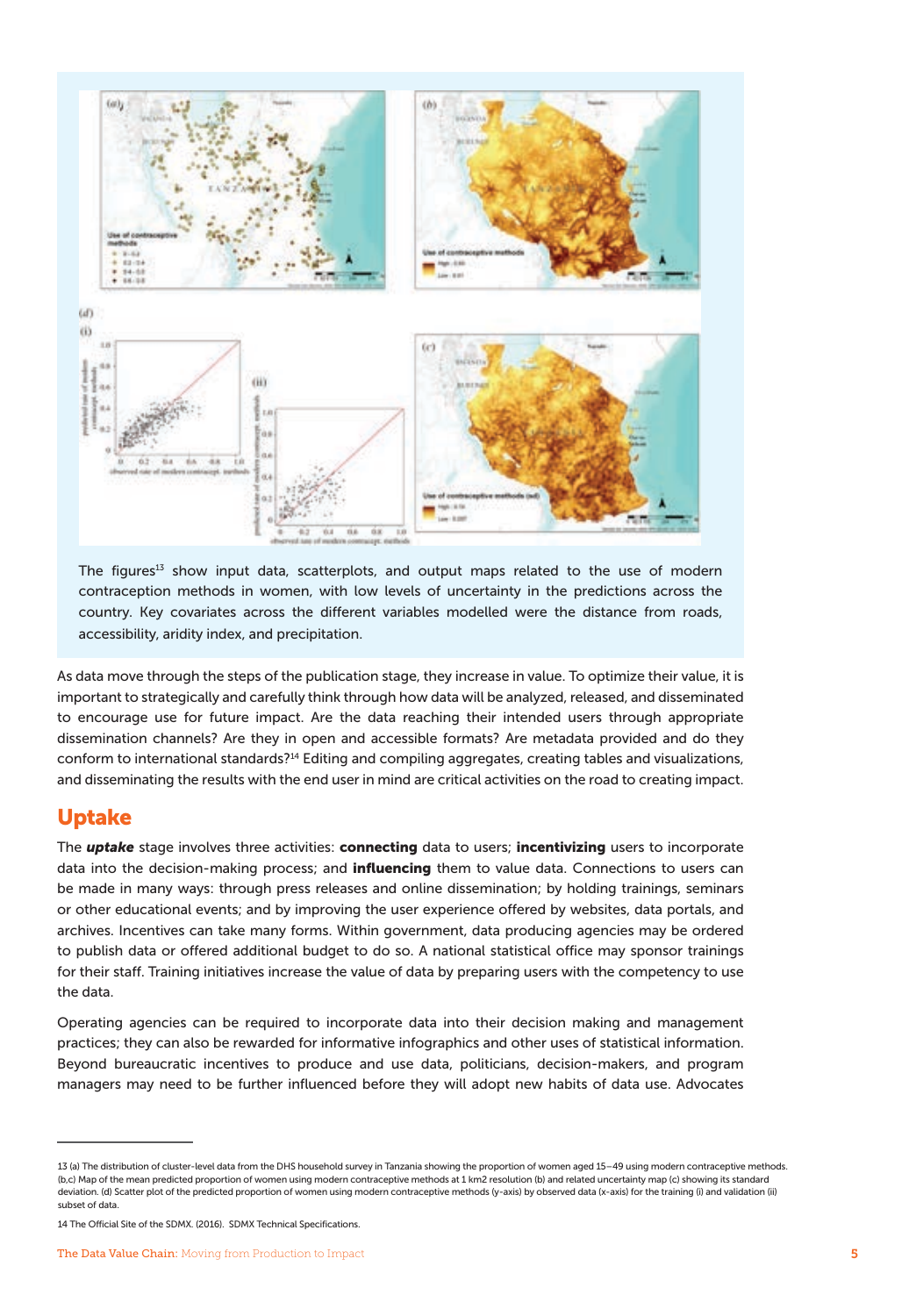within governments and agencies can promote a culture that values evidence-based policies and accurate accounting of outcomes. It is also the role of civil society advocates and academics to put pressure on decision-makers to demonstrate that their actions are evidence-based and accountable.

As users inside and outside of government value and need development data, their engagement with data producers is likely to increase, further improving the quality and relevance of the data. It is important to note that trust in the quality of the data is a crucial pre-requisite to incentivize users to use data. To increase credibility, producers should be as transparent as possible about data collection methods and quality controls. It is also important to separate commentary or interpretation of the data from metadata, especially where partisan, political interests may be involved. Uptake of data will depend on perceptions of autonomy or lack of political interference, combined with trust, relevance, and quality.

The perception of data as trust-worthy and of high-quality can be thought of as its brand recognition. Building the brand of data and gaining awareness of its value can increase impact. As the United Nations Economic Commission for Europe (UNECE) notes,

"Excessive modesty about official statistics is dangerous. We can realize the potential value of what we produce only if users recognize what we have to offer and turn to us to meet their needs. Official statistics have a strong comparative advantage, its unique selling point noted above. Explicit brand recognition and promotion strategies for each national statistics office would advertise our strengths."15

#### Increasing and encouraging data use through a Gender Statistics Toolkit

The Gender Statistics Toolkit designed by United Nations System Staff College (UNSSC) and the African Centre for Statistics of the United Nations Economic Commission for Africa<sup>16</sup> (UNECA) educates statistics users and producers about the development of gender statistics at the country level. The course provides orientation in best practices and issues in planning, gathering, and sharing unbiased gender statistics. This training provides a foundation of knowledge that will reduce barriers to producing high-quality gender statistics and using them as a basis for informed decision-making, policy and program formulation, and monitoring.

The toolkit is structured around four modules. The first introduces gender statistics and covers the importance of gender statistics in the African context $^{17}$ , key gender terms and indicators, and locating additional educational resources. The second module discusses planning a gender statistics initiative, including the importance of producer-user dialogue, conducting a gender-sensitive needs analysis, and communicating the need for new data collection. The third module discusses producing gender statistics: integrating gender perspectives into the data production process, identifying gender issues and gender-biased language in surveys, and how to provide feedback to on bringing a gender perspective into statistical activities in the offices of course participants. The fourth module discusses communicating and using gender statistics as a tool for change, including ways to disseminate gender statistics, prepare reader-friendly gender data tables, choose data visualizations, and make policy recommendations based on gender-data analysis.

Training programs such as UNECA's Gender Statistics Toolkit not only help connect users to the data but also increase their capacity and literacy to use the data. Trainings or toolkits may serve as evidence of a national statistics office's or international organization's recognition of the importance of data uptake and use through investments in its data users.

<sup>15</sup> United Nations Economic Commission for Europe. (2017). Value of official statistics: Recommendations on promoting, measuring and communicating the value of official statistics. Geneva: UNECE.

<sup>16</sup> United Nations Economic Commission for Africa (UNECA). http://uneca.unssc.org/course/view.php?id=2.

<sup>17</sup> The participants page for this course in the Gender Statistics Toolkit shows that a total of 185 participants (not including the test-users) have registered to take this course. Of these participants, 109 are from African countries.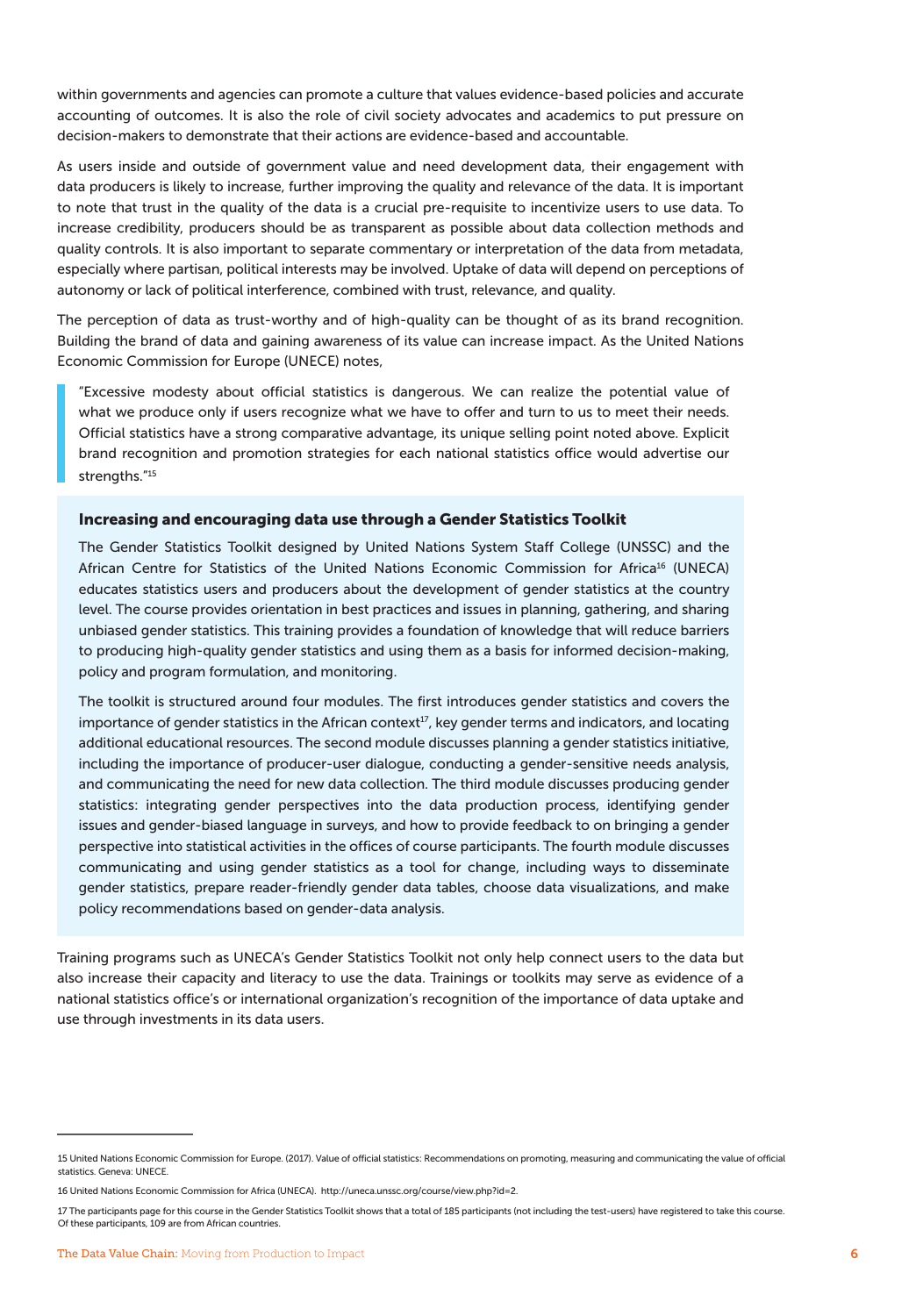## Impact

The *impact* stage involves three activities: using the data to understand a problem or make a decision; changing the outcome of a project or improving a situation; and reusing the data by combining them with other data and sharing them freely. The use of development data is often seen as the end goal, but use is something that occurs throughout many different stages between the publication of data and encouraging a decision-maker to modify decisions based on the data. Thus, at times the path from raw data to use is quick, other times it is a long process with many stages of analysis. To encourage support for data production, users and the general public should see clear positive changes as a result of using the data. Positive change will also increase the trust in the data, incentivizing further use. Data must also be open: freely licensed for use and reuse. The argument for providing additional resources and capacity building and the reason for advocacy and incentivizing users is to reinforce the use of information to improve people's lives. Once these habits are created, the channels connecting data and users will become more entrenched. With each cycle of production and use, collaboration between actors involved in the supply and demand sides will further improve the process, making it more efficient, sustainable, and effective.

#### Using sex-disaggregated data to improve financial inclusion of women

Women are still disproportionately excluded from the formal financial system and make up more than half of the world's unbanked population. According to the 2014 Global Findex survey, 50 percent of women had a bank account compared to 59 percent of men.<sup>18</sup> Sex-disaggregated data are essential to addressing the gender gap in financial inclusion. They both inform evidence-based financial inclusion policies and track the effectiveness of efforts to address barriers facing women. In 2012, the Banque de la République du Burundi conducted a demand-side financial inclusion survey.<sup>19</sup> The sex disaggregated results showed the bank that women were less likely to participate in financial services and highlighted the lack of traditional forms of collateral as a key constraint to women's access and inclusion. These data contributed to the design of the National Financial Inclusion Strategy 2015-2020 – specifically the new law entitled "Loi sur les Surêtés Mobilières," which will enable diverse types of collateral to be used to access credit, thus increasing women's access to credit. While the data had a direct impact on the design of policy, the next step would be to measure changes in women's access to credit and its impact on their economic opportunities.

#### Maternal and Perinatal Death Review (MPDR): Experiences in Bangladesh

The Maternal and Perinatal Death Review (MPDR), which collected data on maternal and neonatal deaths to inform remedial action plans at the community and facility level, helped reduce maternal and infant deaths in the Thakurgaon district of Bangladesh where it was piloted.<sup>20</sup> The project was a collaboration between a number of government and international organizations.21 Data collection and dissemination included death notification followed by verbal and social autopsies, which obtain information about medical and social factors contributing to death. Mapping of deaths showed that the Kashipur sub-district had a high death density. Further investigation found that it was a hard-toreach area, 30 kilometers from the nearest health complex. Policy-makers implemented a remedial

<sup>16</sup> United Nations Economic Commission for Africa (UNECA). http://uneca.unssc.org/course/view.php?id=2.

<sup>17</sup> The participants page for this course in the Gender Statistics Toolkit shows that a total of 185 participants (not including the test-users) have registered to take this course. Of these participants, 109 are from African countries.

<sup>18</sup> The World Bank. (2016). "Infographic: Global Findex, Financial Inclusion." Washington, DC: World Bank.

<sup>19</sup> Banque de la République du Burundi and the AFI Financial Inclusion Data Working Group. (2014). The Use of Financial Inclusion Data Country Case Study: Burundi.

<sup>20</sup> World Health Organization. Maternal and Perinatal Death Review (MPDR): Experiences in Bangladesh.

<sup>21</sup> This included the Line Director, Maternal Newborn Child, and Adolescent Health (MNCAH) of the Directorate General of Health Services (DGHS) in collaboration with the Line Director of the Health Monitoring Information System (HMIS) and e-Health, the Line Director of Maternal, Child, Reproductive and Adolescent Health (MCRAH) of the Directorate General of Family Planning (DGFP) within the scope of the Joint Government of Bangladesh (GoB) and United Nations (UN) Maternal and Newborn Health (MNH) Initiatives in Thakurgaon district. UNICEF in Bangladesh and Centre for Injury Prevention and Research, Bangladesh (CIPRB) provided technical support in the implementation process.